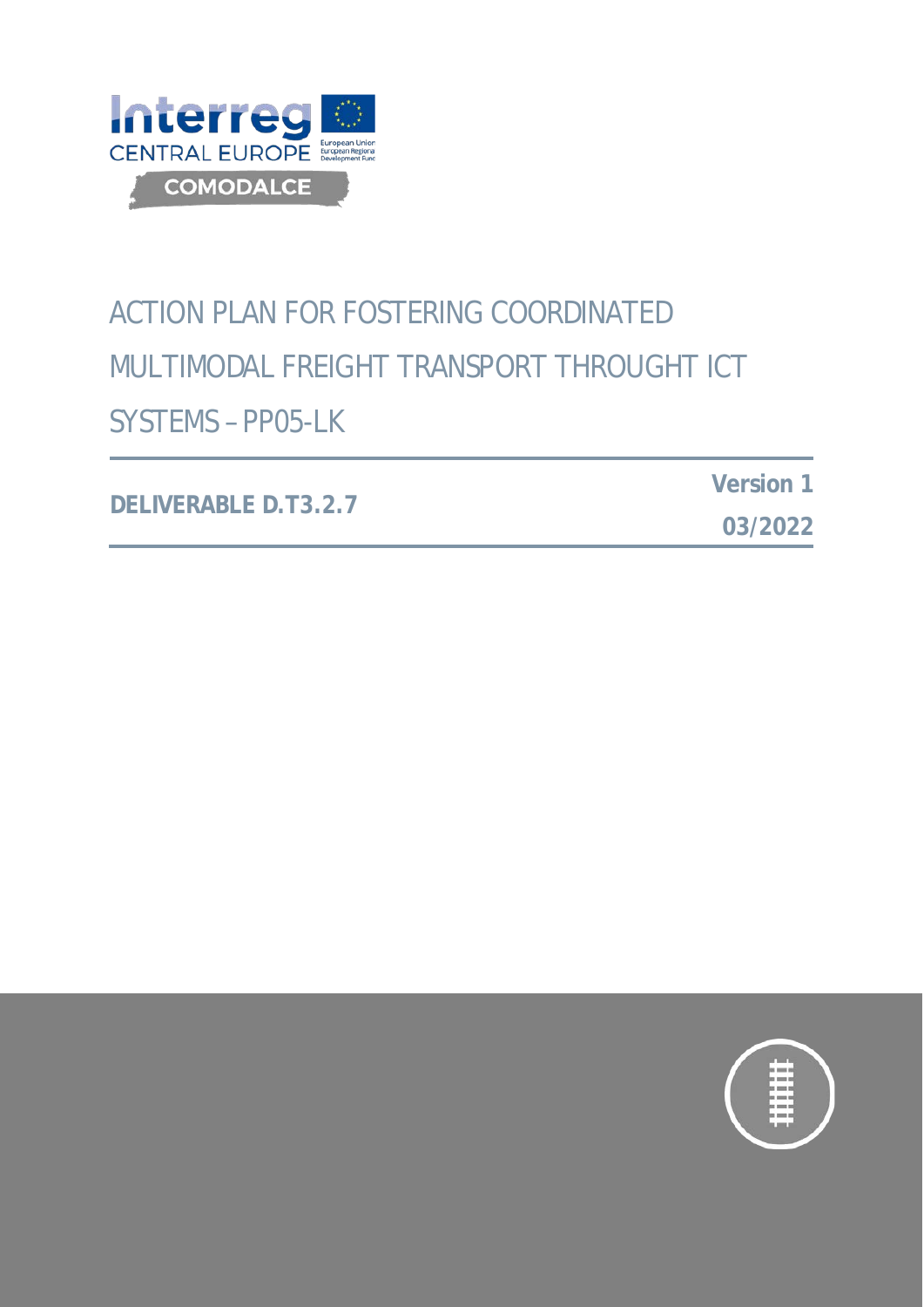



# **Table of contents**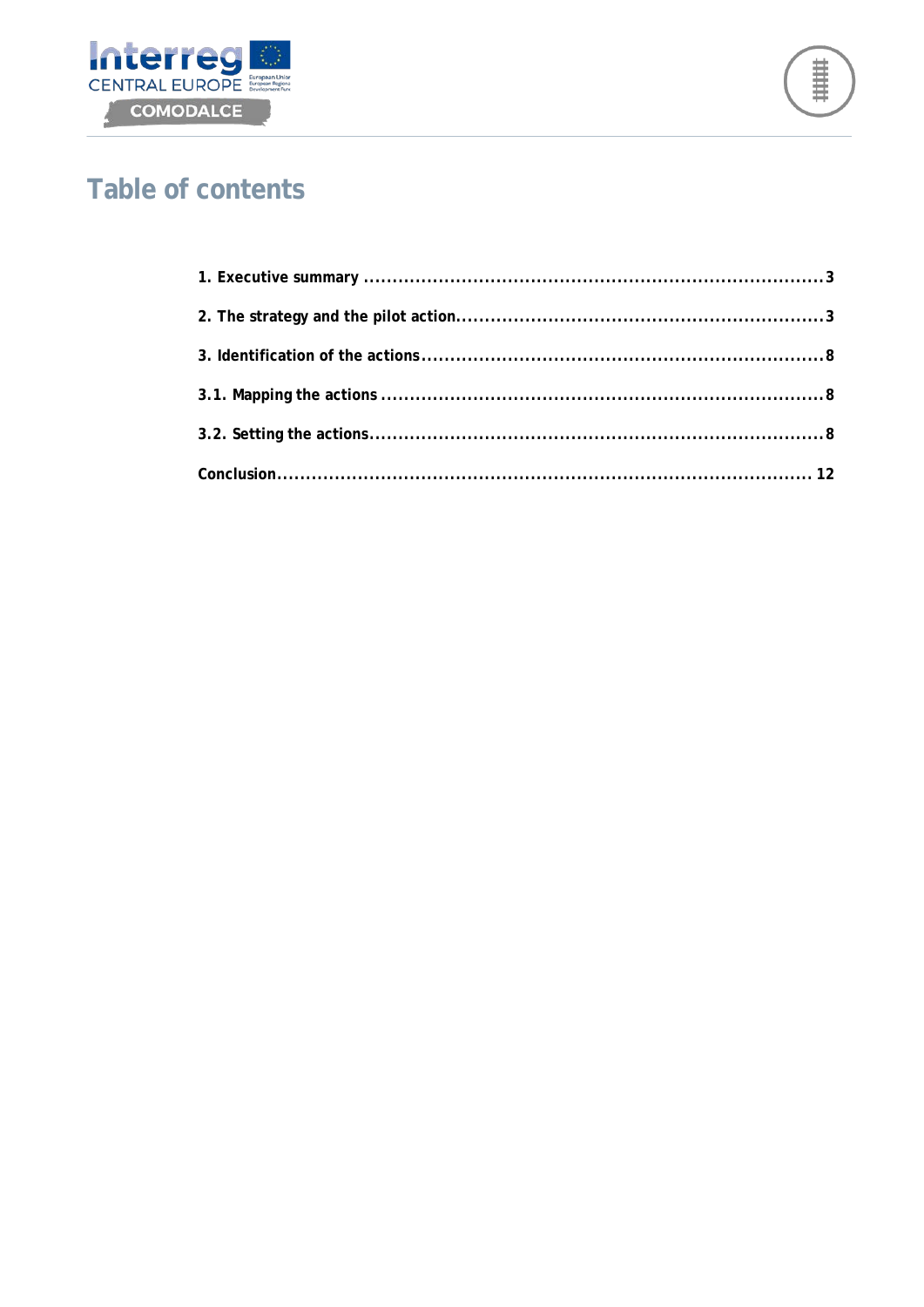

### <span id="page-2-0"></span>**1. Executive summary**

This document includes the action plan fostering coordinated multimodal freight transport through ICT systems in the node of the Port of Koper.

Considering the results of the pilot action, it breaks down the goals of the strategy and wish list (WPT1) in specific tasks, KPIs, timeline, identification of financial resources and definition of responsible actors. From the results obtained through the analysis performed in WPT1, there was clearly identified that a need for further digitization of processes in the port of Koper is urgently needed. The co-financing opportunity offered by the COMODALCE project gave a priority to the introduction of an OCR system with the integration of an ICT tool provided by a railway operator.

Being Adria Kombi a Slovenian railway operator collaborating in the COMODALCE project, it was clear that a fundamental opportunity was given also to this company in order to identify the lacks and obstacles encountered during the railway transport of containers from/to the port of Koper.

In the WPT2 a combined pilot action was conducted by Luka Koper (LK) and Adria Kombi (AK), where LK provided the OCR system and AK implemented an ICT solution which would have to fit the needs of not only railway operators working with LK, but in general all the users of such a system which would be involved in the railway transport of containers in port's area.

The results obtained through WPT2 were useful for the development of a further Action Plan foreseen in WPT3, which resulted in a joint plan for the development of such a solution not only in the port of Koper and not only for the railway transport.

The following chapters are going to describe in detail the steps followed for the achievement of the results planned in WPT2 through its pilot action and puts the basis for further actions to be taken in order to improve the potentials of the provided system.

# <span id="page-2-1"></span>**2. The strategy and the pilot action**

The "*Port's Development Plan*" defined by Luka Koper for the period 2016-2020 represented the Milestone for further steps moved towards the digitalization processes foreseen in the port of Koper.

The port of Koper saw an extreme increase of volumes of containers and cars in the last decade. The development plans of the port foresee the increase of space but also an optimization of processes through the digitization of information transferred between stakeholders involved in operative processes in the port of Koper. One of the solutions planned by the end of 2020 and also to be implemented in next years, following the new "Port's Development Plan for the period 2021-2025, was the automation of some operative processes at the container terminal, in order to face the increasing quantities of containers and trains for the railway transport at the terminal.

For the 5-years period the strategies were:

- Increase of automation of processes at the terminals;
- Digitization of information exchanged between port's users (customs, forwarders, railway operators, terminals etc.);
- Reduction of employees on the field for a reduction of accident risks.

For both the periods (10-years plan):

- Automation of processes combined between different terminals
- Traceability of every container wagon in the port's area.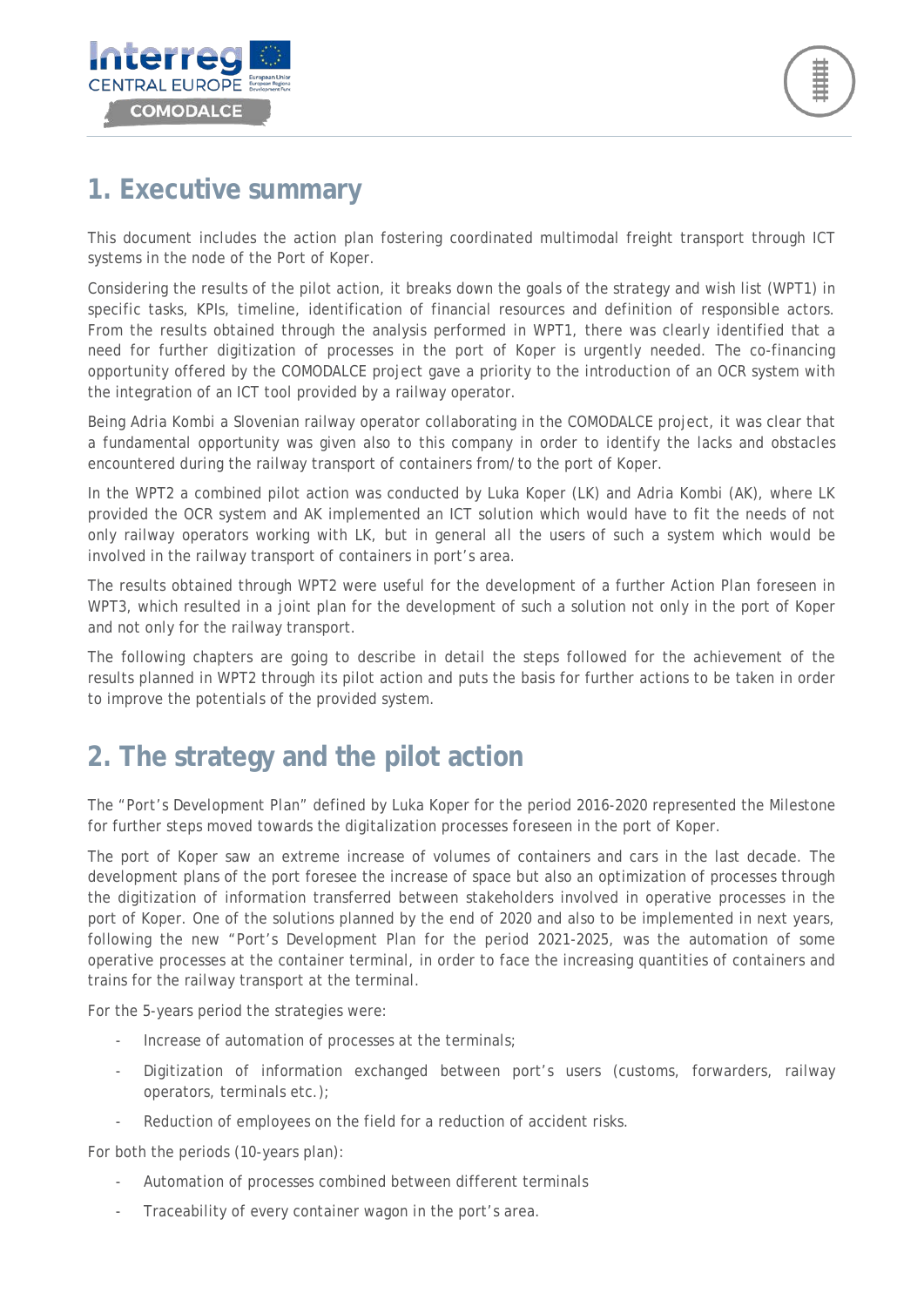

| <b>Perspectives</b>                        | Goal                                                                                                                                                                                                              | <b>Measurement</b>                                                                                                                      |
|--------------------------------------------|-------------------------------------------------------------------------------------------------------------------------------------------------------------------------------------------------------------------|-----------------------------------------------------------------------------------------------------------------------------------------|
| 1. Environmental and<br>safety perspective | Decrease of paperwork and reduction<br>of employee injuries                                                                                                                                                       | Automated IT based standard<br>procedure at Container Terminal                                                                          |
| 2. Internal processes<br>perspectives      | Integration of internal processes with<br>the tool proposed for the pilot, which<br>would be friendly to all the users                                                                                            | ICT tool components installed;<br>training of staff to use new<br>technologies and testing in real life                                 |
| 3. Innovation and<br>growth perspective    | Integration of the system with other<br>systems for a complete traceability of<br>containers and wagons in port's area                                                                                            | Automated traceability and<br>registration of containers' and<br>wagons' movements within port's<br>area                                |
| 4. Customer / Partner<br>perspective       | Inclusion of stakeholders in the<br>implement processes of the new<br>technologies and IT-components;<br>Cooperation with them for the<br>creation of the interfaces                                              | Visualization of processes before<br>and after the implementation of the<br>pilot in order to rate the success of<br>the IT-development |
| 5. Financial<br>perspective                | Reduction of costs at the terminal<br>(both for reduction of accidents and<br>increase of numbers of trains/day<br>loaded/unloaded in port's area; own<br>financial resources in addition to 85%<br>funds from EU | OCR system fully installed and<br>financed with EU contribution;<br>reduction of accidents at the<br>terminal while checking wagons     |

### **VISION:**

Our vision is to establish automation of processes for the detection of multimodal freight units entering the container terminal on rail to ensure proper traceability of wagons and containers as well as monitoring of the condition of the transport equipment along the entire logistic chain.

#### **Wish list of ICT measures:**

Based on the strategic goals a "detailed wish list of ICT functionalities to be tested in the pilot actions (WPT2)" was defined.

| Wish list of ICT measures |                                                                                                               |                               |                                                                                                                                                                                                                                                          |
|---------------------------|---------------------------------------------------------------------------------------------------------------|-------------------------------|----------------------------------------------------------------------------------------------------------------------------------------------------------------------------------------------------------------------------------------------------------|
| <b>Title</b>              | <b>Short description</b>                                                                                      | Link to the strategic<br>goal | Link to the pilot action                                                                                                                                                                                                                                 |
|                           | Automatic detection of<br>containers and wagons<br>transported by trains to/from<br>port's Container Terminal | goal no. 1 and 2              | Yes, when the train passes<br>through the scanning gate,<br>all containers transported<br>on that train, as well as its<br>wagons, are correctly<br>detected, and the data<br>transferred is readable<br>and well saved in terminal<br>management system |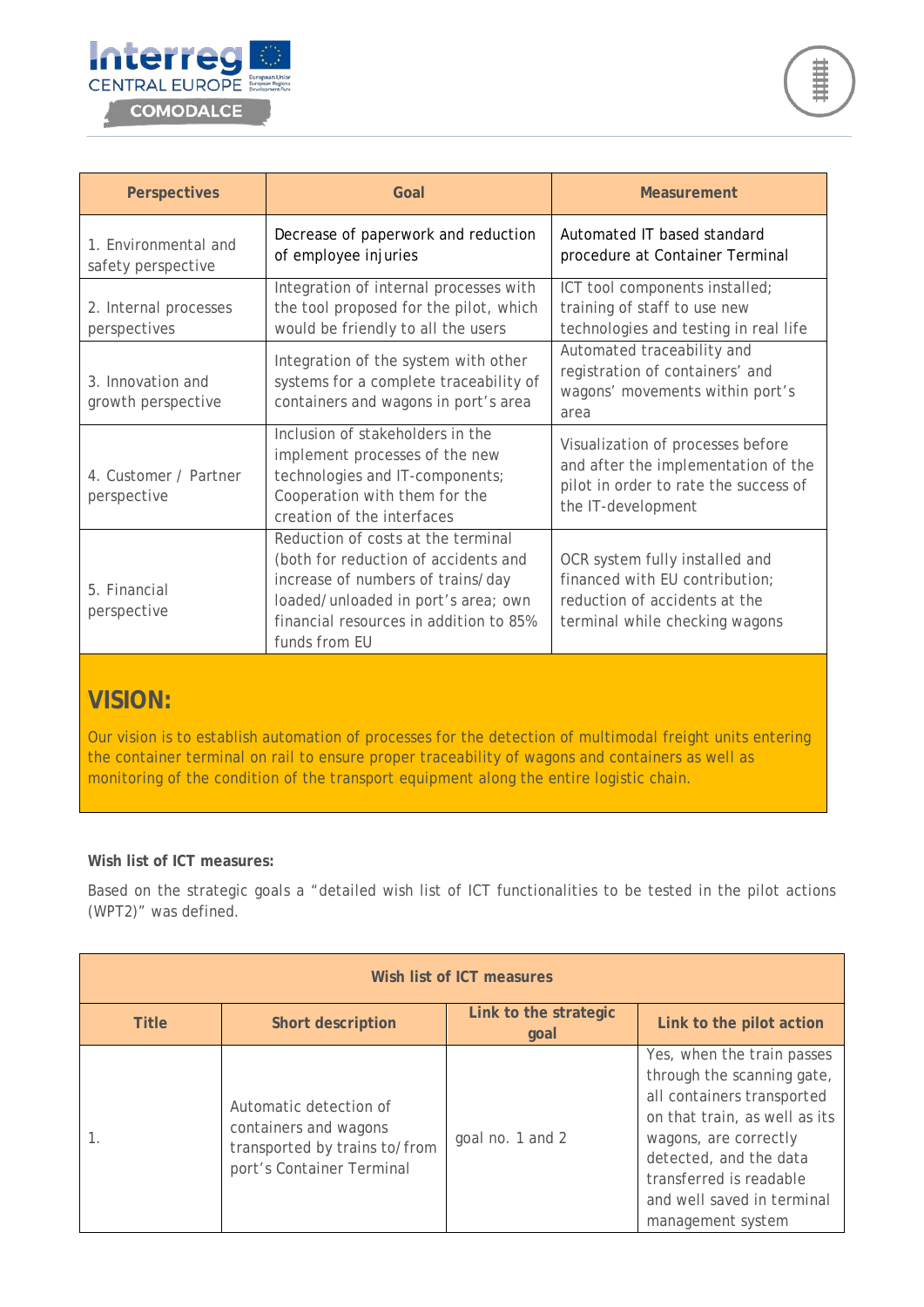

| 2. | Reduction of risks for<br>employees on the field   | goal no.3 | Yes, employees moved<br>from field to the office for<br>the analysis of scanned<br>pictures allows to reduce<br>the risks of accidents and<br>injuries for employees |
|----|----------------------------------------------------|-----------|----------------------------------------------------------------------------------------------------------------------------------------------------------------------|
| 3. | Data transfer between<br>logistic service provider | goal no.2 | Yes, the information about<br>the respective<br>container/wagon is<br>correctly exchanged via<br>interfaces with<br>stakeholders and users of<br>the system          |

#### **Pilot Action**

After the completion of the table-research and analysis process foreseen in the WPT1, Luka Koper and Adria kombi jointly started the development of ad-hoc solutions for the railway transport of cargo with containers in the port of Koper. The solutions studied during the technical meetings with stakeholders were initially concentrated on the proper location for the introduction of the new digital technology. The best position was identified in front of Container Terminal's gate, where the exchange between tracks 1F and 25C for inbound and outbound train is allowed.



**Figure 1: identified location for the positioning of the OCR system in the port of Koper (Source: Luka Koper's archive)**

The solution chosen for the pilot action aimed to install an OCR scanning system in the port of Koper at the entrance of the container terminal, for the scanning of wagons and containers transported through railway in the port of Koper. The system is able to scan the trains with containers at terminal's gate and provides all the data codes and videos through a detection system which scans the wagons/containers in real time, saving all the information on a local server. The implemented solution shows images about detected serial numbers, status of the wagons and containers (including eventual damages) and records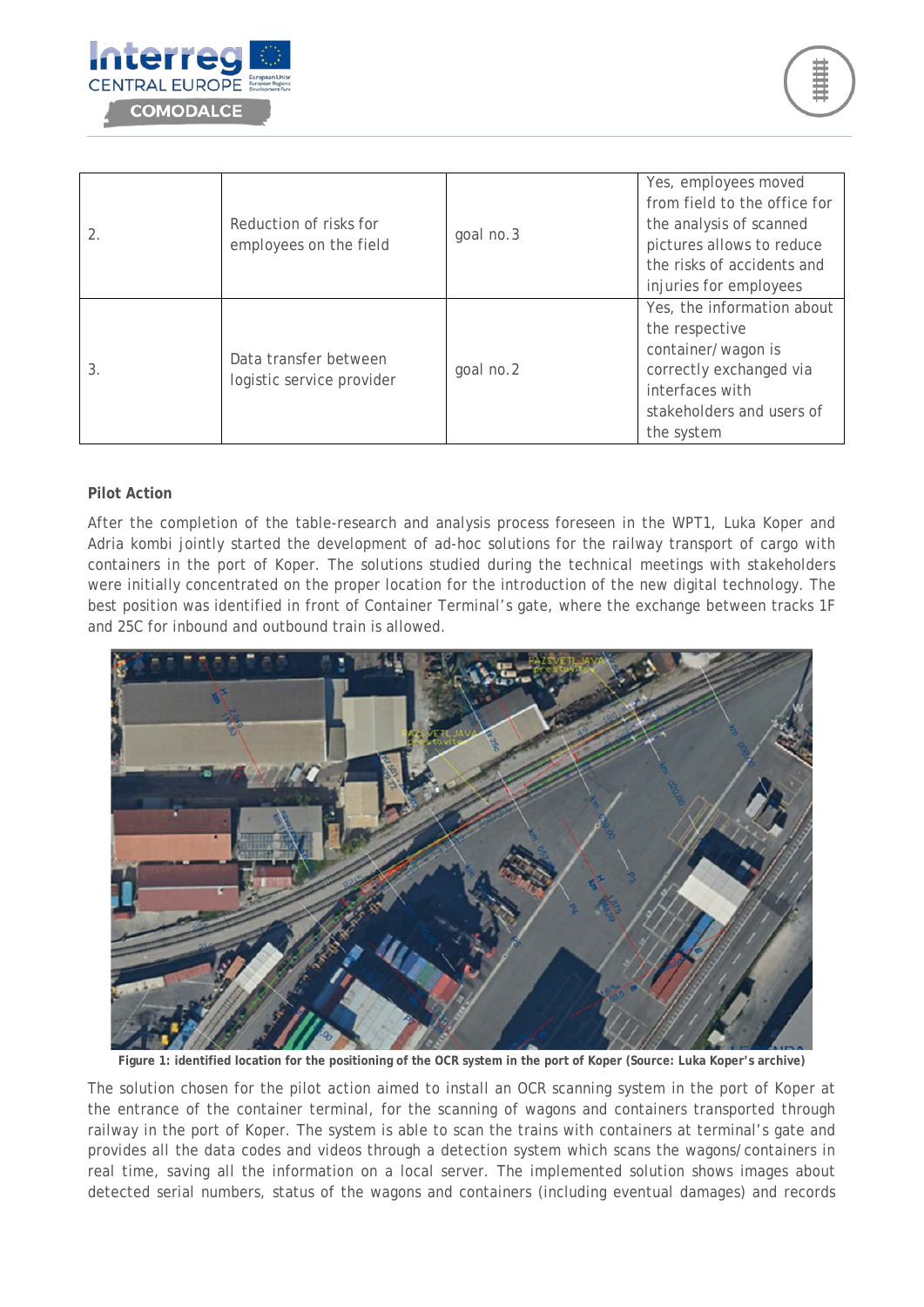

images also for later disputes with forwarders, owners of the containers etc. The system consists in an installation of a double portal over two railway tracks in front of the container terminal.



**Figure 2: design of the OCR system in the port of Koper (Source: Luka Koper's archive)**

It mounts an equipment composed by video cameras with high resolution capacity and with lighting system for the detection of serial numbers and damages in every type of atmospheric conditions and for 24 hours a day. In addition to this, the high capacity of the video card and of the storage disks installed, allows the servers to record the trains passing inbound and outbound of the Container Terminal for many weeks, before archiving the data.

The design for the chosen location has been drafted by the working team and after the project design was completed by the chosen contractor, the tender for the purchase of the portal was published. The CAMCO company was successful in the tender and provided the equipment by the end of August 2021.

Meantime, some works for the construction of foundations took more time than expected and the concrete installation of the OCR portal was postponed to October 2021. The works were successfully completed by the end of the year and additional integrations of the software provided by Adria Kombi were needed at the beginning of 2022. Actually, the equipment is fully installed as seen below: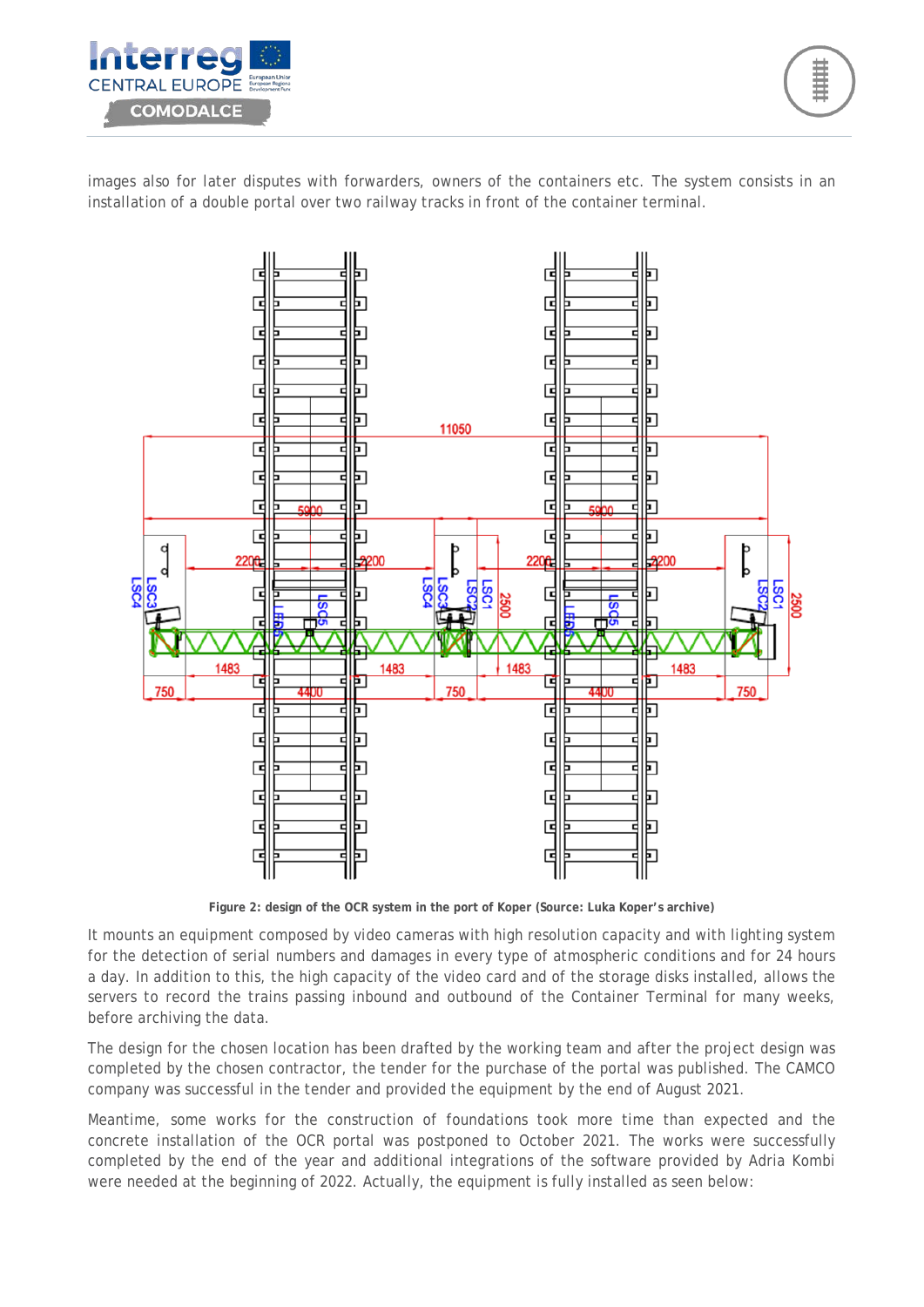





**Figure 3: installed OCR system in the port of Koper (Source: Luka Koper's archive)**

The installed equipment allows the Port's Community System (PCS) to efficiently follow the operational processes at the railway which serves the Container Terminal and digitally fulfils the expectations of the stakeholders involved in the processes. Here below a view of the recorded container on the wagon:



**Figure 4: view of the scan of the OCR system in the port of Koper (Source: Luka Koper's archive)**

The system allows also the see the above container from four different sides. The Investment I2 was successfully completed by the end of 2021 and handed over for use at the beginning of 2022, when all the data flows were used by the involved stakeholders. Actually, the system is fully in use at the Container Terminal and implementations are foreseen in next years.

The system was integrated with the ICT tool provided by Adria Kombi as per its pilot action and served for the further improvement of the system before its entering in production. It brought complete functionalities for all the users of the system, which meant live purchase of data and permanent saving of data for later analysis or checks.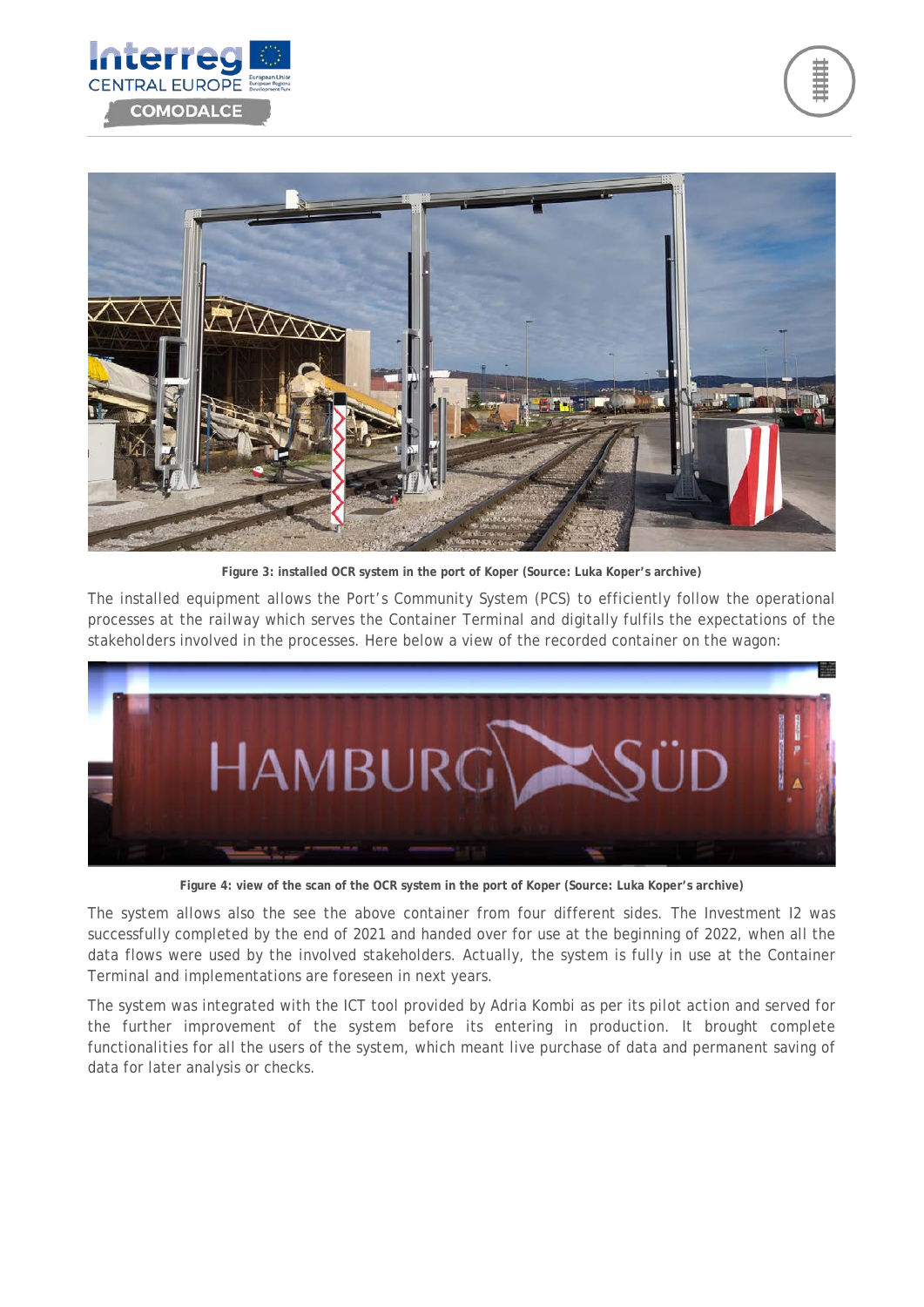



## <span id="page-7-0"></span>**3. Identification of the actions**

### <span id="page-7-1"></span>**3.1. Mapping the actions**

The table below summarizes the level of actions which were taken/need to be taken for the pilot actions from 2020 until 2030:

| <b>ACTION/MEASURE</b>                                                                       | <b>ESTIMATED COST</b> | <b>TIME HORIZON</b> |
|---------------------------------------------------------------------------------------------|-----------------------|---------------------|
| Interoperability with other systems<br>in the port's area                                   | 1.000.000 euros       | 2025                |
| Installation of scanning solutions also<br>for trucks, integrated with port's<br><b>PCS</b> | 500.000 euros         | 2027                |
| Development of user interface for<br>the whole system                                       | 150,000 euros         | 2030                |

### <span id="page-7-2"></span>**3.2. Setting the actions**

*In this section, please describe the actions included in the previous table. Please find some examples as guidance. Please replicate this table for each action.*

| Action no. 1: Interoperability with other systems in the port's area                                                                                                                              |                                                                                                                                                                                                                                                                                                                                                                                                                                                                                                                                                                                                                                                                |  |
|---------------------------------------------------------------------------------------------------------------------------------------------------------------------------------------------------|----------------------------------------------------------------------------------------------------------------------------------------------------------------------------------------------------------------------------------------------------------------------------------------------------------------------------------------------------------------------------------------------------------------------------------------------------------------------------------------------------------------------------------------------------------------------------------------------------------------------------------------------------------------|--|
| Description of action/measure<br>Describe the action foreseen and the<br>expected results from its<br>implementation                                                                              | A train scanning facility which automatic recording and<br>digitization of data inbound/outbound for trains at the<br>terminal should be installed and integrated into the IT-<br>system. Each single train unit should be registered by several<br>characteristics (photos, ID-No., etc.). The operation should<br>be integrated with other systems in the port.                                                                                                                                                                                                                                                                                              |  |
| Description of the main steps for its<br>implementation<br>List and describe in detail the main<br>steps for the implementation of the<br>action (i.e. planning phase, tender<br>procedures, etc) | After the completion of the installation and testing of<br>functionalities of the OCR system installed at Container<br>Terminal's gate, in next years the attention will be put on<br>road transport and further OCR systems are planned at<br>port's gates for the scanning of trucks' registration numbers<br>and containers on board. The procedure will foresee the<br>following steps:<br>Analysis of railway OCR system installed;<br>Analysis of similar functionalities on other systems<br>on cranes, reachstakers etc.;<br>Integration of OCR's functionalities with other<br>system for the traceability of containers in the<br>whole port's area. |  |
| Stakeholders involved<br>List the stakeholders involved. What<br>is their role in the action? Will they<br>be the direct beneficiaries?                                                           | ACTUAL IT (IT provider for Luka Koper)<br>Luka Koper's container terminal (terminal operator)<br>Association of forwarders in Koper (Forwarders)                                                                                                                                                                                                                                                                                                                                                                                                                                                                                                               |  |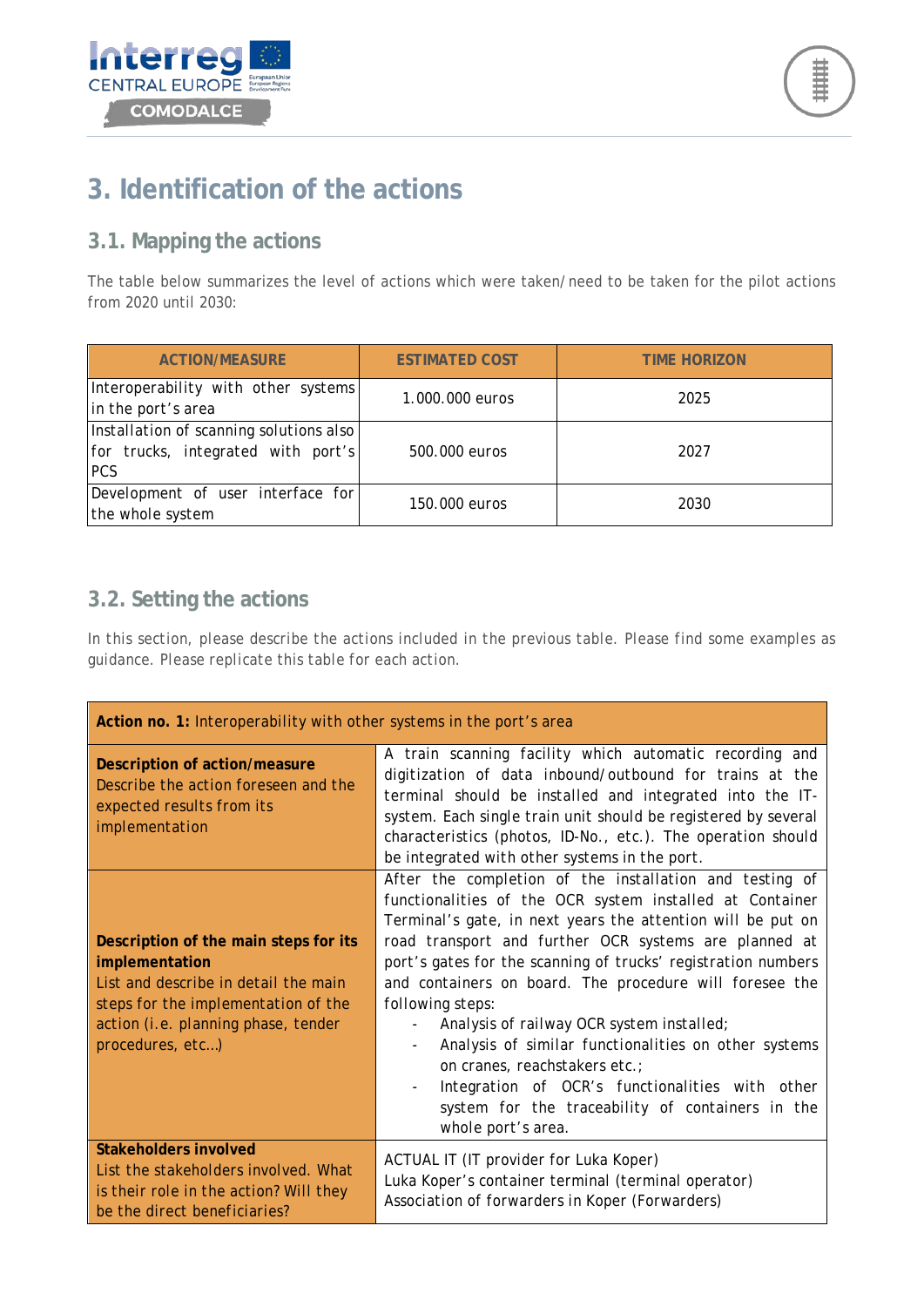



| <b>Timeline</b><br>Indicate the time horizon for the<br>implementation of the action                                                                                            | 2025                                                                                                                                                                                                                                                                                                                                                                                                                                                                                                                                                                                                                                                                                                                                                                             |
|---------------------------------------------------------------------------------------------------------------------------------------------------------------------------------|----------------------------------------------------------------------------------------------------------------------------------------------------------------------------------------------------------------------------------------------------------------------------------------------------------------------------------------------------------------------------------------------------------------------------------------------------------------------------------------------------------------------------------------------------------------------------------------------------------------------------------------------------------------------------------------------------------------------------------------------------------------------------------|
| <b>Investment cost</b><br>How much will cost the<br>construction/realization of the future<br>initiative/action/technology?                                                     | 1.000.000 EUR (excluded maintenance costs)                                                                                                                                                                                                                                                                                                                                                                                                                                                                                                                                                                                                                                                                                                                                       |
| Sources of financing <sup>1</sup><br>What are the sources of financing?<br>Private capital, public capital, CEF,<br>$etc.$<br>How much is the share covered by<br>each of them? | Own funds                                                                                                                                                                                                                                                                                                                                                                                                                                                                                                                                                                                                                                                                                                                                                                        |
| Impact of the initiative<br>Describe the expected future<br>economic, social, environmental<br>impacts of this initiative                                                       | With the scanning OCR system of the train units a lot of data<br>will be transferred automatically optimizing operative<br>processes. It will establish a new level of tracking and<br>tracing activities for all the users involved. By integrating it<br>with other recording systems in the port it will allow the<br>whole PCS to have evidence of each position of containers<br>and their transport within port's area. It will increase the<br>level of digitization of data in port's area. The information<br>will be available immediately with a whole view of the<br>status of containers and freights transported. In addition to<br>this, images will still be available for a long time, due to the<br>saving of data on port's servers for later analysis/check. |
| <b>KPIS</b><br>Please identify the KPI to be used for<br>measuring the action's impact                                                                                          | Less accident on the field, near the train - virtual check<br>instead of live check on the field;<br>Less legal costs following protest for damages of containers<br>or wagons - all data recorded and no need for further<br>discussions after check of images;<br>Increase of daily trains completed at Container Terminal due<br>to the speeded up checking procedures at the terminal.                                                                                                                                                                                                                                                                                                                                                                                       |

| Action no. 2: Installation of scanning solutions also for trucks, integrated with port's PCS                         |                                                                                                                                                                                                                                                                                                                                                                                                                                                                                                      |  |
|----------------------------------------------------------------------------------------------------------------------|------------------------------------------------------------------------------------------------------------------------------------------------------------------------------------------------------------------------------------------------------------------------------------------------------------------------------------------------------------------------------------------------------------------------------------------------------------------------------------------------------|--|
| Description of action/measure<br>Describe the action foreseen and the<br>expected results from its<br>implementation | The installation of the new OCR system requires a friendly<br>integration with port's PCS for the further share of collected<br>data at Container Terminal's gate.<br>The solution provide by the OCR system on railways will be<br>transferred also on road, by providing a scanning facility also<br>for trucks on road. The scanning system will follow the logic<br>introduced by the OCR installed for the railway transport.<br>The data will be saved on a server which will be available for |  |

<span id="page-8-0"></span><sup>1</sup> This information, if already available, could be assumed in the draft version and it has to be confirmed in the final one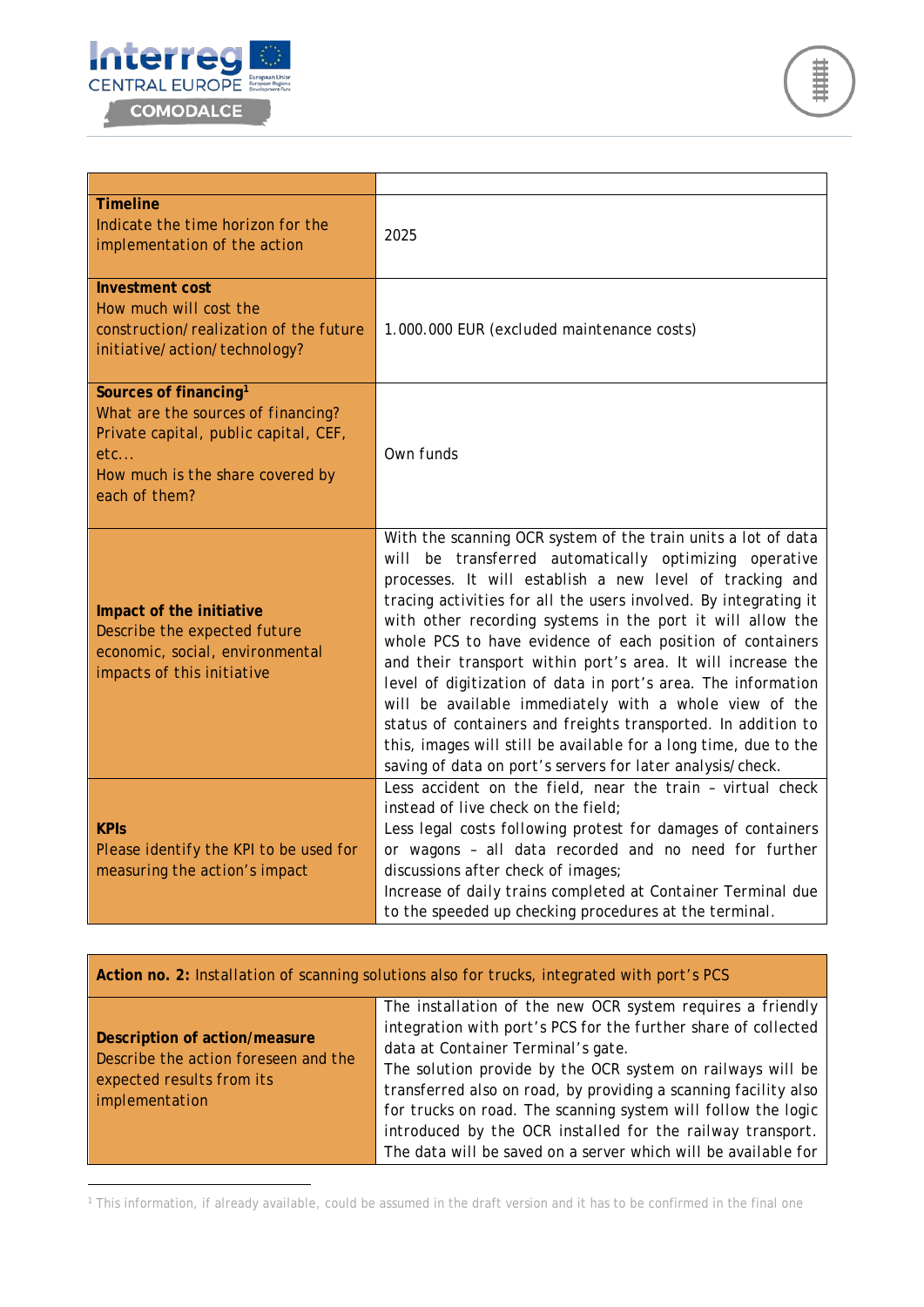

|                                                                                                                                                                                                   | later checks.                                                                                                                                                                                                                                                                                                                                                                                                                                                                                                                                                                                                                                                                                                                                                                                                                                                                                                                 |
|---------------------------------------------------------------------------------------------------------------------------------------------------------------------------------------------------|-------------------------------------------------------------------------------------------------------------------------------------------------------------------------------------------------------------------------------------------------------------------------------------------------------------------------------------------------------------------------------------------------------------------------------------------------------------------------------------------------------------------------------------------------------------------------------------------------------------------------------------------------------------------------------------------------------------------------------------------------------------------------------------------------------------------------------------------------------------------------------------------------------------------------------|
| Description of the main steps for its<br>implementation<br>List and describe in detail the main<br>steps for the implementation of the<br>action (i.e. planning phase, tender<br>procedures, etc) | After the completion of the installation and testing of<br>functionalities of the OCR system installed at Container<br>Terminal's gate, in next years the attention will be put on<br>road transport and further OCR systems are planned at<br>port's gates for the scanning of trucks' registration numbers<br>and containers on board. The procedure will foresee the<br>following steps:<br>Analysis of railway OCR system installed;<br>Project design for road gates;<br>Approval of the investment by Management Board;<br>Publication of tender for construction of road OCR;<br>$\overline{\phantom{a}}$<br>Selected provider of road OCR;<br>$\blacksquare$<br>Construction of OCR at port's gates;<br>Analysis of system's functionalities;<br>Integration of road's OCR with other systems in the<br>port for full traceability of trucks and containers;<br>Full digitization of processes at container terminal. |
| <b>Stakeholders involved</b><br>List the stakeholders involved. What<br>is their role in the action? Will they<br>be the direct beneficiaries?                                                    | ACTUAL IT (IT provider)<br>Luka Koper' container terminal (Terminal operator)<br>Adria Kombi (railway operator)<br>Association of Forwarders (forwarder)                                                                                                                                                                                                                                                                                                                                                                                                                                                                                                                                                                                                                                                                                                                                                                      |
| <b>Timeline</b><br>Indicate the time horizon for the<br>implementation of the action                                                                                                              | 2027                                                                                                                                                                                                                                                                                                                                                                                                                                                                                                                                                                                                                                                                                                                                                                                                                                                                                                                          |
| <b>Investment cost</b><br>How much will cost the<br>construction/realization of the future<br>initiative/action/technology?                                                                       | 500.000 EUR (excluding maintenance costs)                                                                                                                                                                                                                                                                                                                                                                                                                                                                                                                                                                                                                                                                                                                                                                                                                                                                                     |
| Sources of financing <sup>2</sup><br>What are the sources of financing?<br>Private capital, public capital, CEF,<br>etc<br>How much is the share covered by<br>each of them?                      | Own funds + EU contribution through projects (Interreg 80 %<br>or HORIZON 70% or CEF 50 %)                                                                                                                                                                                                                                                                                                                                                                                                                                                                                                                                                                                                                                                                                                                                                                                                                                    |
| Impact of the initiative<br>Describe the expected future<br>economic, social, environmental<br>impacts of this initiative                                                                         | With the scanning OCR system of the train units a lot of data<br>will be transferred automatically optimizing operative<br>processes. It will establish a new level of tracking and<br>tracing activities for all the users involved. It will increase<br>the level of digitization of data in port's area. The<br>information will be available immediately and in a better<br>quality. In addition to this, images will be available for a<br>long time, due to the saving of data on port's servers for                                                                                                                                                                                                                                                                                                                                                                                                                    |

<span id="page-9-0"></span><sup>&</sup>lt;sup>2</sup> This information, if already available, could be assumed in the draft version and it has to be confirmed in the final one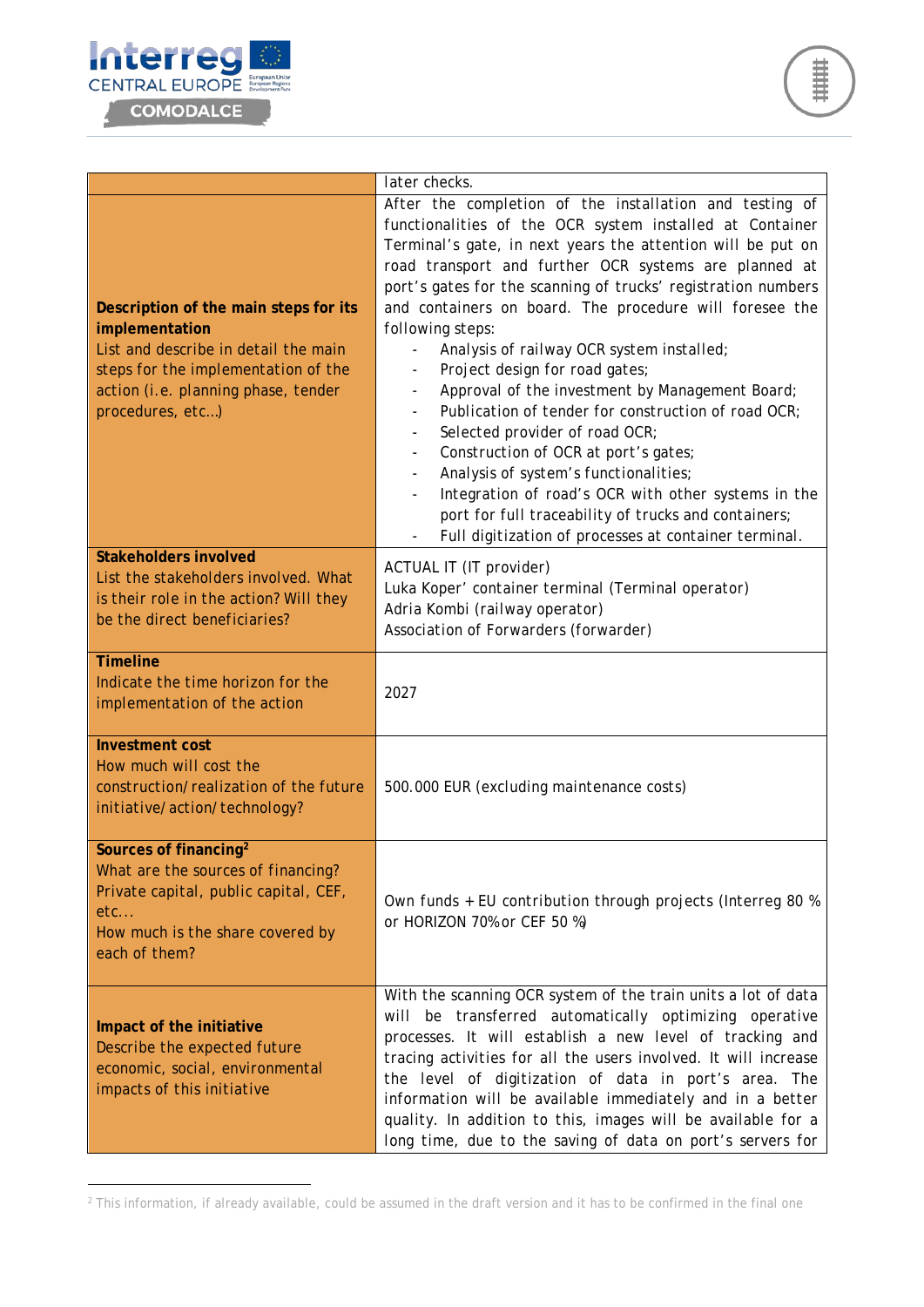

|                                        | later analysis/check.                                     |
|----------------------------------------|-----------------------------------------------------------|
|                                        | Increased digitalization of processes in the port's area; |
| <b>KPIS</b>                            | Less accidents and errors linked with physical check of   |
| Please identify the KPI to be used for | containers, trucks and wagons;                            |
| measuring the action's impact          | Automation of data transfer for all the users involved;   |
|                                        | Higher satisfaction of parties involved and customers.    |

| Action no. 3: Development of user interface for the whole system                                                                                                                                  |                                                                                                                                                                                                                                                                                                                                                                                                                                                                                                                                                                                                                                                                                                                            |
|---------------------------------------------------------------------------------------------------------------------------------------------------------------------------------------------------|----------------------------------------------------------------------------------------------------------------------------------------------------------------------------------------------------------------------------------------------------------------------------------------------------------------------------------------------------------------------------------------------------------------------------------------------------------------------------------------------------------------------------------------------------------------------------------------------------------------------------------------------------------------------------------------------------------------------------|
| Description of action/measure<br>Describe the action foreseen and the<br>expected results from its<br>implementation                                                                              | The development of a whole interface will include the<br>development of further functionalities for all the terminals<br>included in port's area (not only Container Terminal).<br>Scanning systems are going to be installed also at other<br>terminals and all these integrated digital registration<br>systems are going to bring more data immediately, which<br>will require an increase of digital storage capacities.                                                                                                                                                                                                                                                                                               |
| Description of the main steps for its<br>implementation<br>List and describe in detail the main<br>steps for the implementation of the<br>action (i.e. planning phase, tender<br>procedures, etc) | The whole creation of the new interface will require many<br>steps, which will link all the terminals involved in port's<br>logistics:<br>Analysis of system capacity at each terminal<br>Analysis of data required by users<br>Definition of data to be integrated in the common<br>interface<br>Creation of a database for the data to be integrated<br>with EU's directives and linked systems (ex.: EDIFACT<br>and other systems adopted at EU level)<br>Publishing of tender for creation of such an interface<br>Integration of all the systems in a common interface<br>created in line with EU directives and systems<br>already adopted at EU level<br>Testing and entering in production of the new<br>interface |
| <b>Stakeholders involved</b><br>List the stakeholders involved. What<br>is their role in the action? Will they<br>be the direct beneficiaries?                                                    | Customs<br>Forwarders<br>IT providers<br>Railway operators<br>Shipping agencies<br>Port's terminals                                                                                                                                                                                                                                                                                                                                                                                                                                                                                                                                                                                                                        |
| <b>Timeline</b><br>Indicate the time horizon for the<br>implementation of the action                                                                                                              | 2030                                                                                                                                                                                                                                                                                                                                                                                                                                                                                                                                                                                                                                                                                                                       |
| <b>Investment cost</b><br>How much will cost the<br>construction/realization of the future<br>initiative/action/technology?                                                                       | 150.000 EUR (excluding maintenance costs)                                                                                                                                                                                                                                                                                                                                                                                                                                                                                                                                                                                                                                                                                  |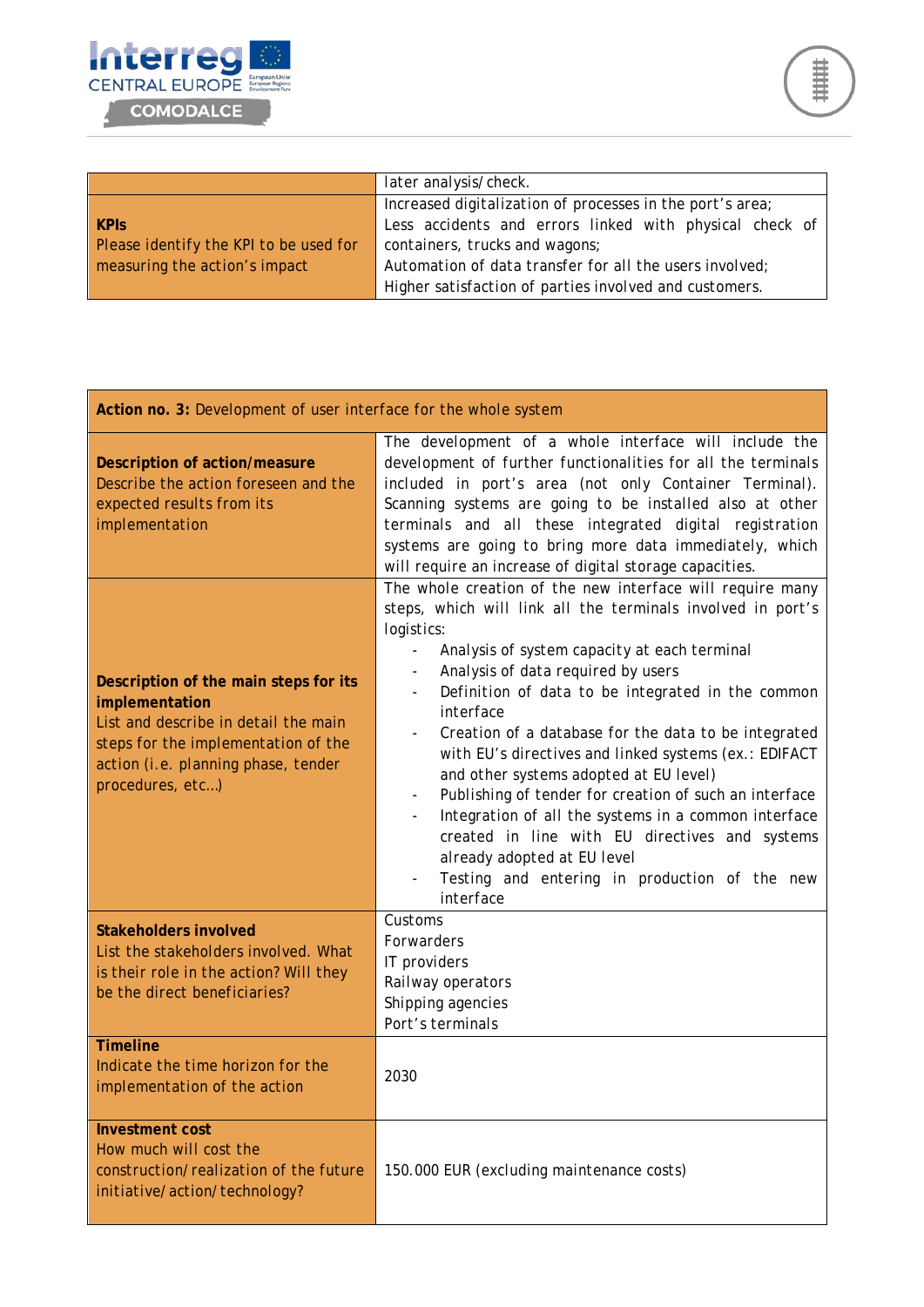



| Sources of financing <sup>3</sup><br>What are the sources of financing?<br>Private capital, public capital, CEF,<br>etc<br>How much is the share covered by<br>each of them? | Own sources                                                    |
|------------------------------------------------------------------------------------------------------------------------------------------------------------------------------|----------------------------------------------------------------|
| Impact of the initiative                                                                                                                                                     | Increased level of digitization of the logistic processes in   |
| Describe the expected future                                                                                                                                                 | port's area                                                    |
| economic, social, environmental                                                                                                                                              | Higher level of data transfer between all the stakeholders     |
| <i>impacts of this initiative</i>                                                                                                                                            | and users in general of the new interface                      |
| <b>KPIs</b>                                                                                                                                                                  | Higher satisfaction of all the users                           |
| Please identify the KPI to be used for                                                                                                                                       | Increase of alignment of port's interface with EU's directives |
| measuring the action's impact                                                                                                                                                | and requirements for international paperless exchange          |

## <span id="page-11-0"></span>**Conclusion**

The pilot action achieved the expected results and is ready also for future implementations of the system. In fact, the OCR system could be integrated with other systems which are part of the PCS and could allow the operators to follow the containers during their whole journey at the Port of Koper. From the perspectives analysed in this document, actual Development Plans are showing an increase of digitization accompanying the introduction of such system for the automation of data exchange, which can speed up operative processes, as well as reduce risks for errors, damages or accidents.

Actually, the system allows a reduction of operative estimated times for around five minutes per train, which means that approximately for 24 trains per day it can represent a gain of two hours per day. In terms of percentage, it represents a reduction of more than 8 % of the operative time at the railway gate of the Container Terminal.

As said, not only the external stakeholders will benefit from the introduction of such a system, cofinanced by the COMODALCE project through the Activity I2, but also the involved employees will indirectly benefit from it as a safer and more secure working process, where the digitization is able to limit the presence of checkers on the field. It reduces the possibility of accidents involving employees and offers safer working conditions. Such an improvement has not been yet quantified from the social point of view, but a reduction of absence of employees due to illness is reflected for sure also in a reduction of payments of sick leave.

From the technical point of view, the railway operators and all the other logistic operators involved are enthusiastic about the innovation. As mentioned above, the installed equipment can represent the basis for the concrete development of the full digitization of the manipulation processes related to the railway transport of containers and of their manipulation within port's area, by the end of 2025. It can happen through the integration of the OCR railway system with a road OCR system installed at port's gates and through the integration of such a system with the systems mounted on cranes, reachstakers etc. which can

<span id="page-11-1"></span><sup>&</sup>lt;sup>3</sup> This information, if already available, could be assumed in the draft version and it has to be confirmed in the final one